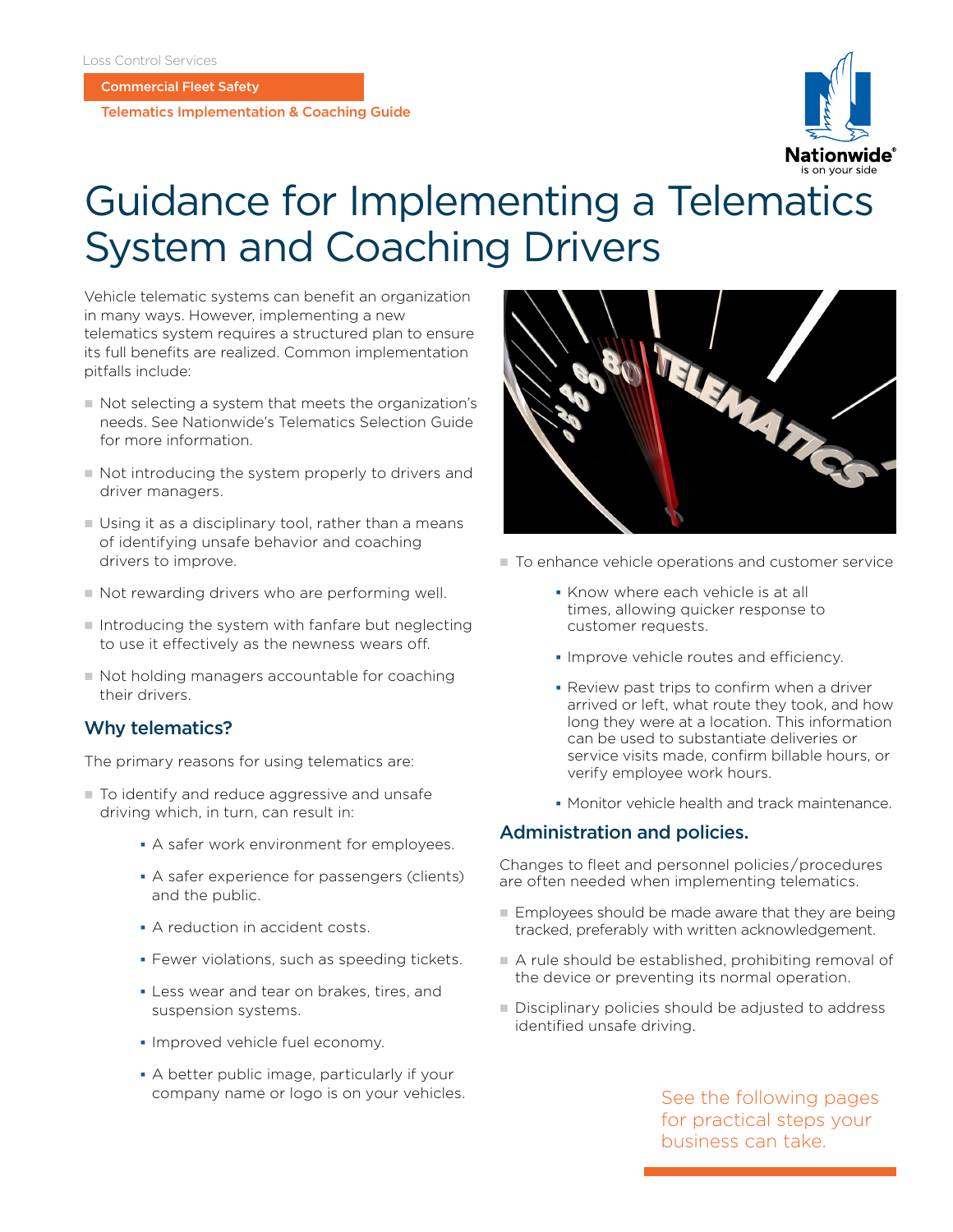■ Safety-related rewards and bonuses would be adjusted to reflect telematic information.

Manager and supervisor roles / responsibilities should be adjusted to reflect use of telematics.

- $\blacksquare$  Who is responsible for monitoring the portal, alerts and reports?
- $\blacksquare$  How often should these tools be reviewed?
- $\blacksquare$  What action should be taken when they receive alerts or drivers have unsafe trips, scores, etc?
- n What role does a manager have in changing a driver's behavior?

# Introducing telematics to drivers.

Common driver questions and concerns when a telematics system is introduced include:

- $\blacksquare$  "Why are you tracking me? Don't you trust me?"
- "Will I be tracked when I'm not working?"
- "Will I be disciplined every time I go one mile over the speed limit?"

It is best practice to introduce a telematics system to employees in a group meeting or conference call, so that the reasoning behind implementing the system can be fully explained, staff questions answered, and concerns addressed. Generally, it is better that everyone hears at the same time to reduce rumors. If group meetings are not possible, a communication should be sent to drivers. See the "Sample Email Communication to Drivers" at right.

Another best practice is to first introduce telematics to a small group of supervisors who drive, or senior drivers  / driver mentors who you feel will support the system. Questions and concerns generated from this group can form the outline for your introduction to the rest of the drivers. These "test" drivers can also attest to the fairness of the scoring, etc. With several weeks of data from the test, the administrator could also demonstrate the system to drivers, which generally enhances their understanding and comfort level.

Some organizations choose to place devices in vehicles without telling drivers, so they can establish a baseline score. However, this often results in mistrust when drivers find out they were being tracked without their knowledge. Therefore, this is not a recommended practice.



# Sample email communication to drivers for a dongle-based system

At (Company Name), we are continually looking for ways to improve employee safety and to enhance operational efficiencies. To that end, we have decided to use \_\_\_\_\_\_\_\_\_ telematics in our fleet of vehicles. \_\_\_\_\_\_\_ telematics consists of a dongle plugged into the OBD II port on the vehicle. You can also download a smartphone app to see how you are performing.

The dongle transmits the following information to a management portal: vehicle location, including trip history; engine information such as idle time, odometer readings, fault codes, and maintenance alerts; and aggressive driving behavior, such as excessive speeding, hard-braking and sudden acceleration.

We will use this information to better manage our fleet with the goals of: reducing accidents and employee injuries; improving customer service, vehicle utilization and operational efficiency; reducing vehicle downtime and maintenance costs; and improving fuel economy.

It is not our intention to be monitoring a driver's every minute. We will be using the vehicle location feature to assist with operations when needed and will be periodically reviewing safety information to identify drivers who may be driving too aggressively. The system analyzes safety information, generates an objective driver score, and ranks all drivers based on this score. Drivers with higher than average scores will be provided with guidance on how to improve his or her driving and encouraged to correct poor driving habits. Safety is very important to us.

The driver scoring is set up with reasonable parameters. For example, driving just over the speed limit will not trigger an alert or have substantial impact on a driver's score. However, we will be alerted when a driver significantly exceeds the speed limit.

The dongle devices will be installed over the course of the next two weeks. Once installed, please download the associated driver app by following the attached instructions. If you have questions, please give me a call.

## DRIVER MEETING DISCUSSION POINTS

- $\blacksquare$  Why are you adding telematics: benefits to the organization and drivers? See the "Why telematics?" section of this bulletin.
- How does the system work? Dongles, smart phone apps, tags etc.
- What data is being collected? Location, trip histories, maintenance, unsafe driving events, etc.
- $\blacksquare$  How is unsafe driving defined? What constitutes speeding, hard braking, etc.?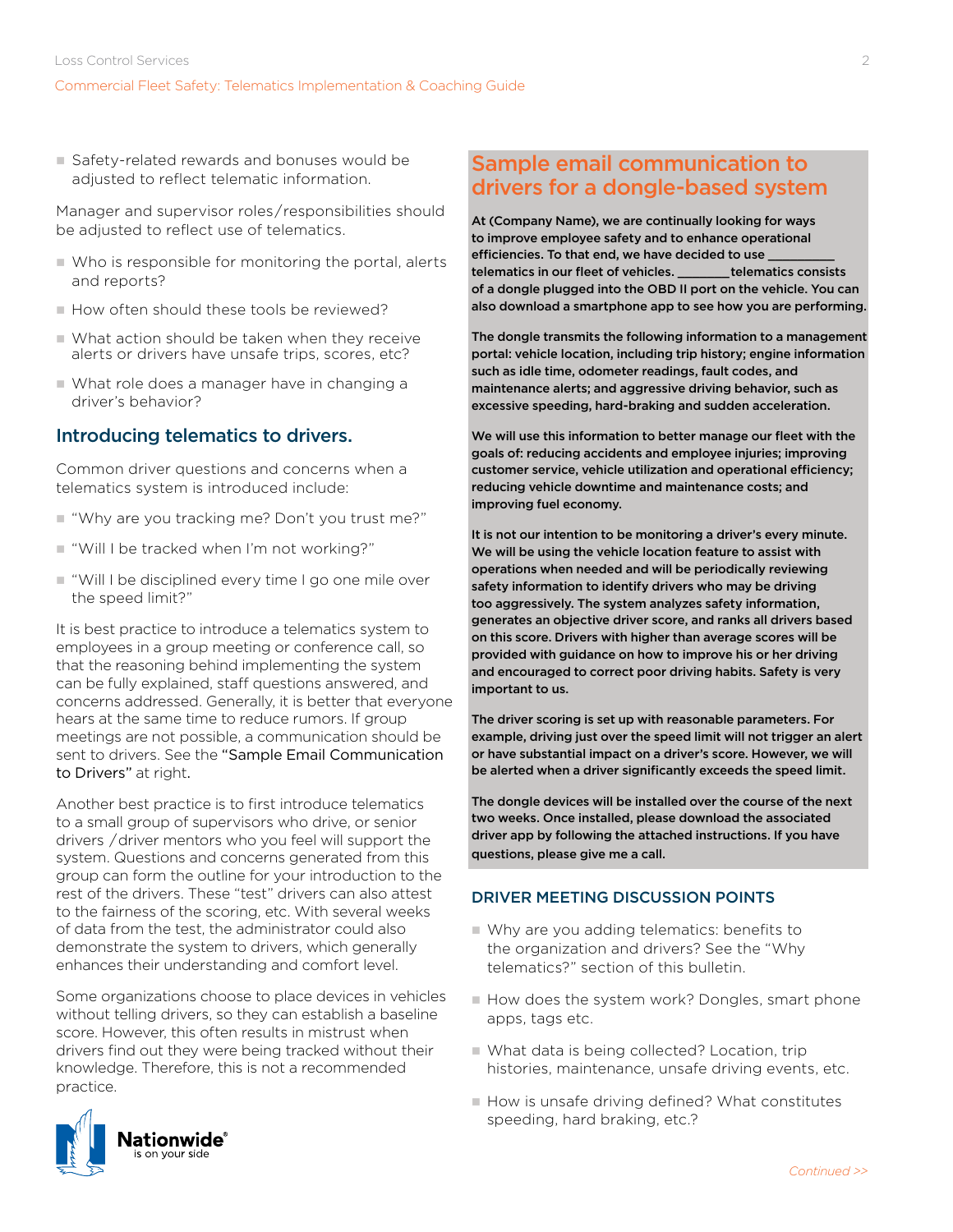- $\blacksquare$  Will it track drivers when they are driving on personal time?
- $\blacksquare$  How is the data going to be used? Impact on safety bonuses or rewards for good driving.
- $\blacksquare$  What will be the consequences for unsafe driving?
- $\blacksquare$  Requirements to not disconnect the system.
- $\blacksquare$  If a driver is required to use an app on their personal phone, how much data will be used, and will they be reimbursed?
- Demonstrating the system management portal will enhance driver understanding.
- $\blacksquare$  If system has an associated app, drivers should be asked to download it and installation assistance provided.

#### Introducing telematics to management.

It is important that managers who supervise drivers have a full understanding of and support the use of the system. Key topics include: why the system is being implemented, benefits of the system, how the system works, and their role in utilizing the system.

- $\blacksquare$  It is a best practice to have an initial manager meeting to discuss these topics, as well as a followup meeting two to three weeks after tracking begins, to demonstrate the portal and discuss initial findings.
- Driver managers should have a full understanding of their role, including:
	- **The frequency of monitoring information** and communication to staff.
	- Understanding when coaching action is needed.
	- **Proper coaching methods to improve** driver behavior.
	- Rewarding or acknowledging drivers who are driving well or are improving.
	- Documenting coaching sessions.
- The system administrator should periodically meet with driver managers to ensure they are carrying out their responsibilities in a consistent manner.

 $\blacksquare$  It is strongly recommended that teams/groups be established, and managers be held accountable for the performance of their teams.

## Management monitoring of telematics systems.

- $\blacksquare$  How often should a manager review telematic driver performance? That depends. An organization operating heavy trucks, transporting passengers, or hauling hazardous materials should be reviewing driver performance daily. Organizations operating light vehicles may choose less frequently. At a minimum, driver performance should be checked at least once a week or when they receive critical safety alerts.
- $\blacksquare$  Drivers who are performing poorly should be checked more frequently until their performance improves.
- $\blacksquare$  Best practice is to set up a recurring calendar reminder to review the portal.
- Utilize our Coaching Best Practices and Coaching Topics provided at the end of this document to assist you in your coaching efforts.

#### IMPORTANT REMINDERS

- The purpose of driver scoring and ranking is to assist management in identifying drivers who may not be driving in a safe manner and to coach them to improve.
- Management should use this system as one of many tools they use to manage fleet safety.
- Management should evaluate a driver's score over many trips to determine their true driving behavior, and not rely on an individual trip.
- n Although very infrequent, telematics systems can generate false information. A dongle could malfunction, or the speed limit on a roadway could change or not be properly mapped. Management should be open to these possibilities and investigate.
- $\blacksquare$  Drivers with continually poor scores should have their driving validated by other means such as ridealongs or road observations.
- Remember to reward drivers who post consistently good scores, as well as drivers that have improved over time.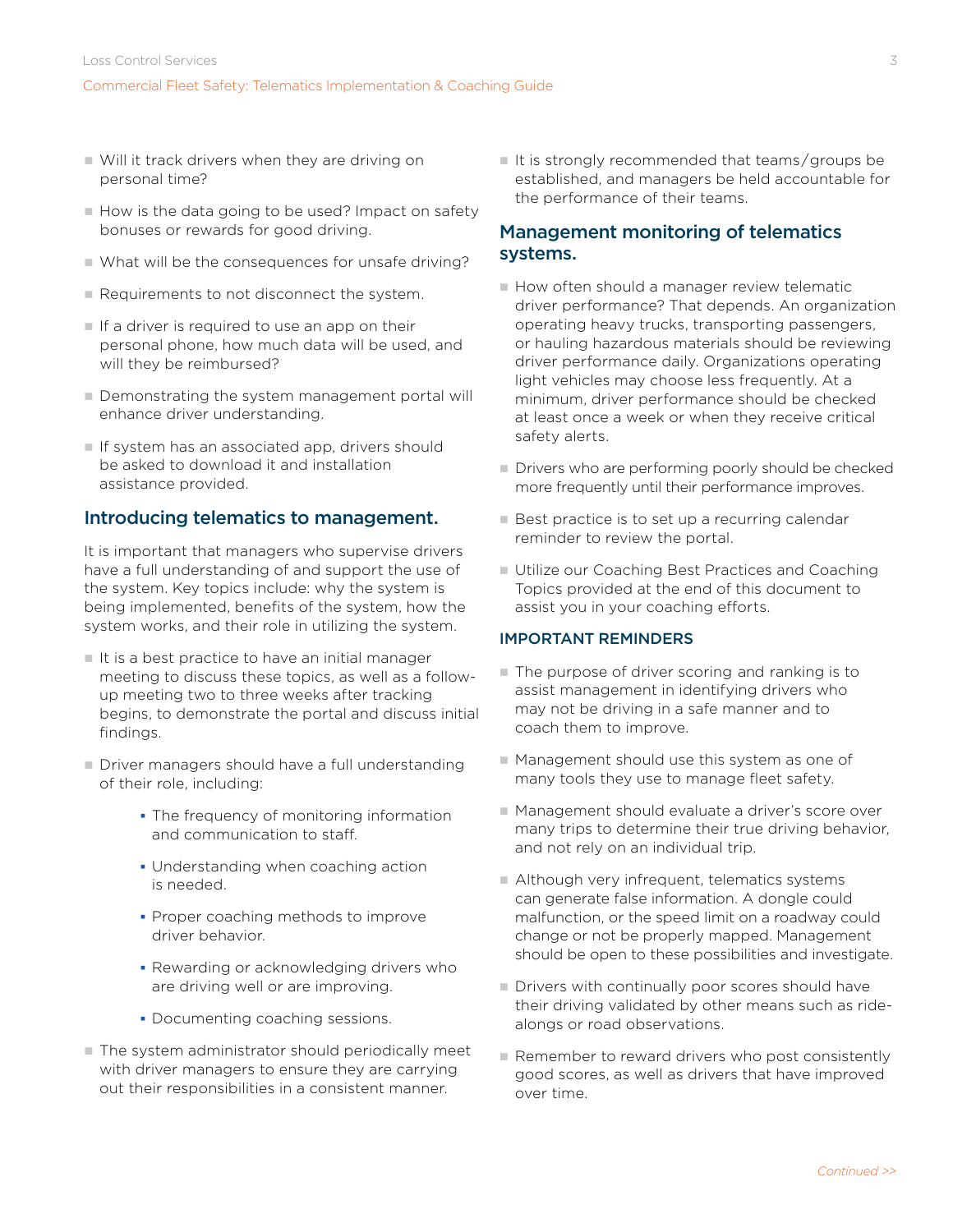# Coaching best practices.

Drivers who have generated a serious alert or have developed a poor driver score need to be made aware of the organization's concerns and should be provided guidance to improve. This is typically done during individual coaching sessions held by the fleet manager, safety director, or the driver's direct manager. Coaching best practices include:

#### PREPARATION

- $\blacksquare$  Set up a specific time to hold the coaching session.
- Ensure you are properly prepared. Do not coach on the fly.
- $\blacksquare$  Gather all the supporting materials:
	- Overall driver scores and sub scores.
	- **Scoring history indicating when the scores** began to decline.
	- Overall group / team scores for similar drivers.
	- Access to the portal to point out specific trips where events are occurring. If the portal is not available, make screenshots to share.
	- **If they are violating a specific organization** rule or policy, have that rule or policy available to refer to.
- Examine events resulting in alerts or poor scores to determine why they are happening. Is the driver always speeding in the same location? Do they have a habit of driving up to an intersection and then stopping abruptly? Do they have a new manager who is pushing them hard, resulting in excessive speeding? Look for trends or changes in their routes or duties that could be impacting their driving performance.

## DISCUSSION WITH DRIVER

- $\blacksquare$  Clearly lay out the situation using supporting documentation, including why you are concerned.
- $\blacksquare$  Most drivers feel they are safe drivers compared to average. Show the driver benchmark group data for his or her coworkers to demonstrate they are performing worse. Do not compare them to a specific driver. An example, "Tom, your overall driver score is 42. The average score for the southern sales division is 85. Your score is the second lowest of 25 drivers in the group."





To improve effectiveness, schedule and prepare for a coaching session.

- $\blacksquare$  Explain that the telematics data is objective and treats all drivers the same.
- $\blacksquare$  Ask the driver to explain why these events are occurring.
	- Ask open ended questions.
	- **-** Listen fully without interrupting.
	- Confirm what they have told you as a way of acknowledging your understanding of what they said.
- Be prepared for push-back, or excuses such as, "My region is in the city where traffic is worse."
- $\blacksquare$  Reinforce the organization's policy of safe driving over operational priorities and customer service.
- Discuss possible solutions to operational issues that could be changed: routes, time of travel, etc.
- $\blacksquare$  Indicate what changes you expect the driver to make and have him or her confirm what those expectations are. Indicate the consequences of not complying. Use your organization's system for documentation of employee performance issues.
	- **Provide guidance on ways to improve.**
	- **Establish reasonable goals for improvement** and time lines. For example, "Your daily speeding score should average at least 75 over the next two weeks."
	- **Establish a date and time for a** follow-up discussion.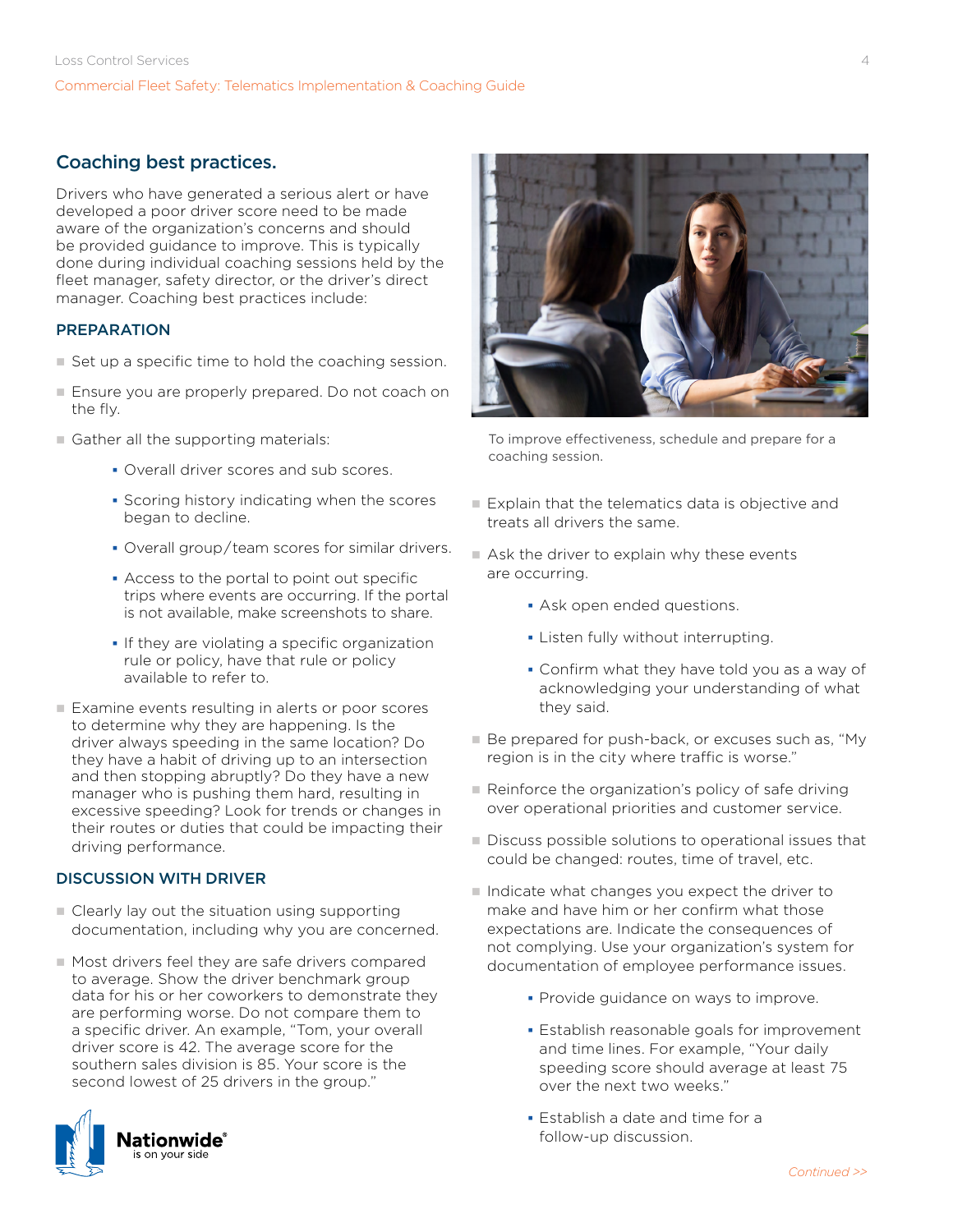# Hard-braking coaching topic.

Our system generates a hard-braking alert anytime a vehicle has a sudden decrease in speed of \_\_\_\_\_\_\_, in one second. The hard-braking score makes up  $\frac{1}{2}$  % of a driver's overall safety score.

Hard braking indicates a driver:

- $\blacksquare$  May not be paying attention or is distracted.
- $\blacksquare$  May be following the vehicle if front of them too closely.
- $\blacksquare$  May not be slowing down in advance as they approach an intersection or stopped traffic.
- May not be driving defensively, anticipating unsafe actions of others. Managers should review a driver's trip reports to identify problem locations or trends. Is hard-braking:
- $\blacksquare$  Occurring at intersections, an indication that they are not slowing gradually as they approach, or not anticipating a light turning to yellow / red?
- Occurring on straight sections of roads or freeways, indicating inattentive driving or following too close?

The following are general practices to reduce hardbraking events:

- Drive defensively
	- Scan ahead for potential hazards, such as a driver trying to pull out from a side street, vehicles merging, stopped traffic, etc.
	- Anticipate the actions of others. Slow, cover your brake, and look for an alternate path if needed.
- Be attentive to your driving responsibilities.
	- Keep your eyes focused on the forward roadway
	- **Keep mirror and blind-spot checks to one** second or less.
	- **Increase your following distance when** looking for an address, sign, etc.
- **Perform distracting activities only while safely** parked. Don't perform any distracting activities while driving such as:
- $\blacksquare$  Using a phone calling, texting, social media, etc.
- $\blacksquare$  Reading, writing, reaching, eating, etc.
	- Keep your mind focused on the roadway and vehicles around you. Don't daydream.



Hard-braking can increase wear and tear on suspensions, tires, and brakes. The driving style that leads to hard-braking typically increases fuel consumption.

- $\blacksquare$  Maintain a proper following distance behind the vehicle in front of you.
	- Maintaining a safe following distance will allow you to react safely if the other vehicle slows or stops.
	- For light vehicles such as cars, SUVs, pickups and small vans, maintain at least a three second following distance. Larger vehicles require additional distance.
	- Pick a spot the car in front of you is passing, such as a sign or bridge. As the vehicle passes, begin counting ("one-one-thousand, two-one-thousand, three-one-thousand"). If you pass the object prior to three seconds, back off and count again.
	- **Increase your following distance in poor** weather conditions, at night, or when pulling a trailer.
- $\blacksquare$  When approaching intersections:
	- Slow gradually when coming up to stop signs or red lights.
	- Anticipate that a "stale" green light may turn yellow / red. Stale lights are those that have been green for a long time and are likely to turn yellow / red. Don't be surprised when a light turns.
	- Watch for drivers in front of you who may speed up as a light turns yellow, then brake unexpectedly. Do not do the same yourself.
- $\blacksquare$  Slow to allow others to merge in front of you safely or change lanes if it is safe to do so.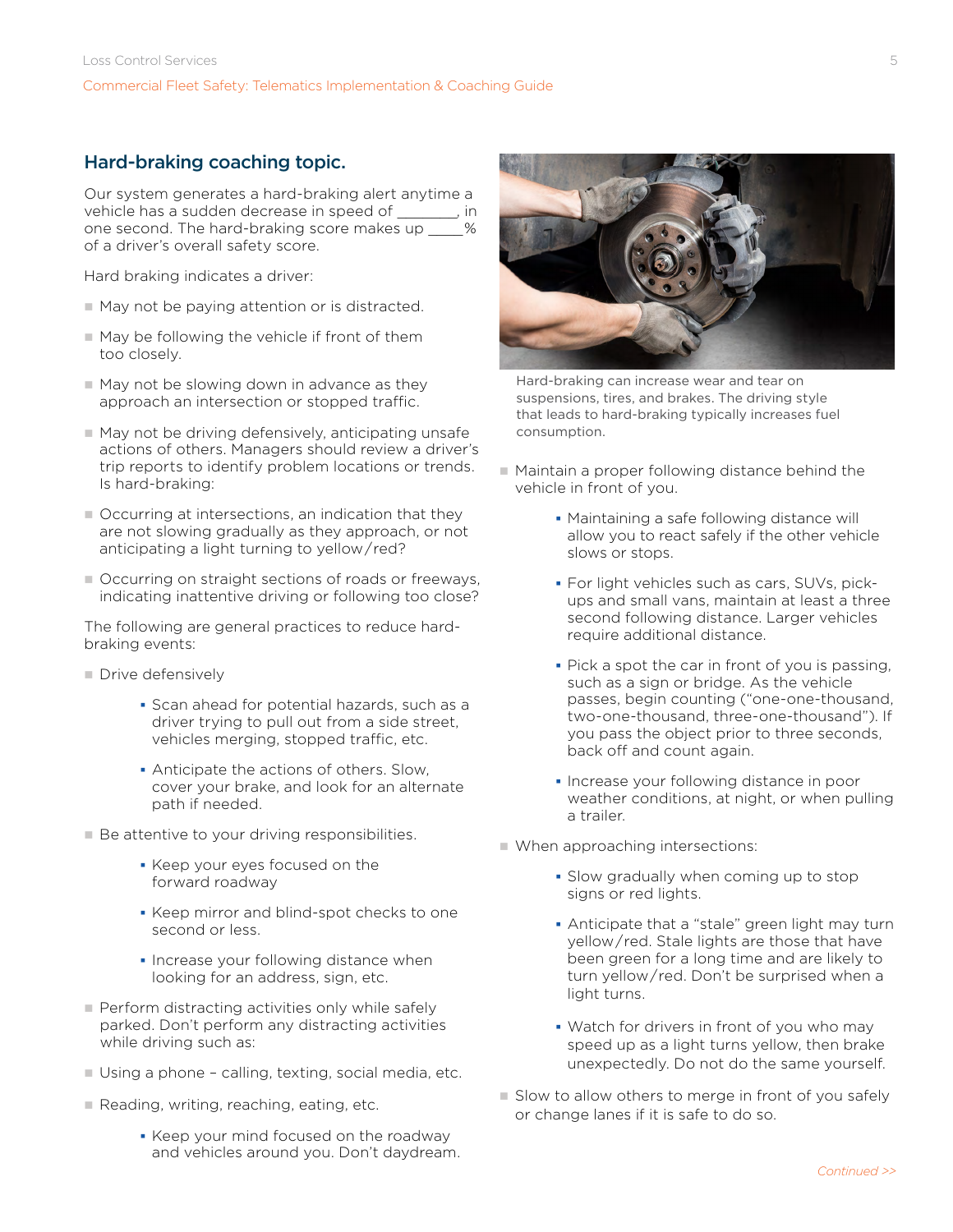# Sudden Acceleration coaching topic.

Our system generates a sudden acceleration alert anytime a vehicle accelerates at more than miles per hour in one second. Sudden acceleration scoring makes up  $\frac{1}{2}$  % of a driver's overall safety score.

Sudden acceleration indicates a driver:

- $\blacksquare$  May be pulling out in front of others when they do not have adequate space to do so.
- $\blacksquare$  May be aggressively changing lanes or passing other vehicles.
- $\blacksquare$  May be in a hurry and performing other unsafe driving maneuvers.

Managers should review a driver's trip reports to identify problem locations or trends. Is sudden acceleration occurring:

- $\blacksquare$  On straight sections of roads, indicating the driver may be making aggressive lane change or passing maneuvers?
- $\blacksquare$  When exiting parking lots or side streets onto a main roadway, indicating the driver may be pulling out in front of cross traffic?
- $\blacksquare$  When turning at intersections, indicating the driver may be pulling out in front of oncoming traffic or cross traffic?
- $\blacksquare$  On on-ramps because the driver waits too long to get up to speed to merge safely?

The following are general practices to reduce sudden acceleration events:

- Start from a stop at an intersection gradually, observing for cross traffic that may be running a red light.
- Do not enter a roadway from a parking lot or side street without ensuring cross traffic is clear. Other drivers should not have to slow or change lanes as you enter the roadway in front of them. Be patient and wait for a safe opening so you do not have to accelerate suddenly.



Frequent sudden accelerations are an indication that the driver may be taking chances, which often leads to accidents.

- Do not enter an intersection unless you are sure you can make it through without stopping. Going partially into an intersection while waiting to turn leaves you in an unsafe spot which may result in having to accelerate suddenly as the light changes.
- **Judging the speed and distance of on-coming** traffic while making a left turn is difficult.
	- When making a left turn use intersections with green arrows when available.
	- Wait for an adequate opening. You should be able to complete the turn without oncoming drivers having to slow or change lanes.
	- **Look twice for motorcycles, which are** difficult to see and may be closer than they look. In 2013, 42% of all motorcycle / vehicle fatality collisions occurred when the other vehicle was making a left turn.<sup>1</sup>

Note: Sudden acceleration can increase wear and tear on suspensions, tires, and brakes. It also significantly increases fuel consumption.



<sup>1</sup> *Traffic Safety Facts 2013 — Motorcycles*, DOT HS 812 148, National Highway Transportation Safety Administration, May 2015.